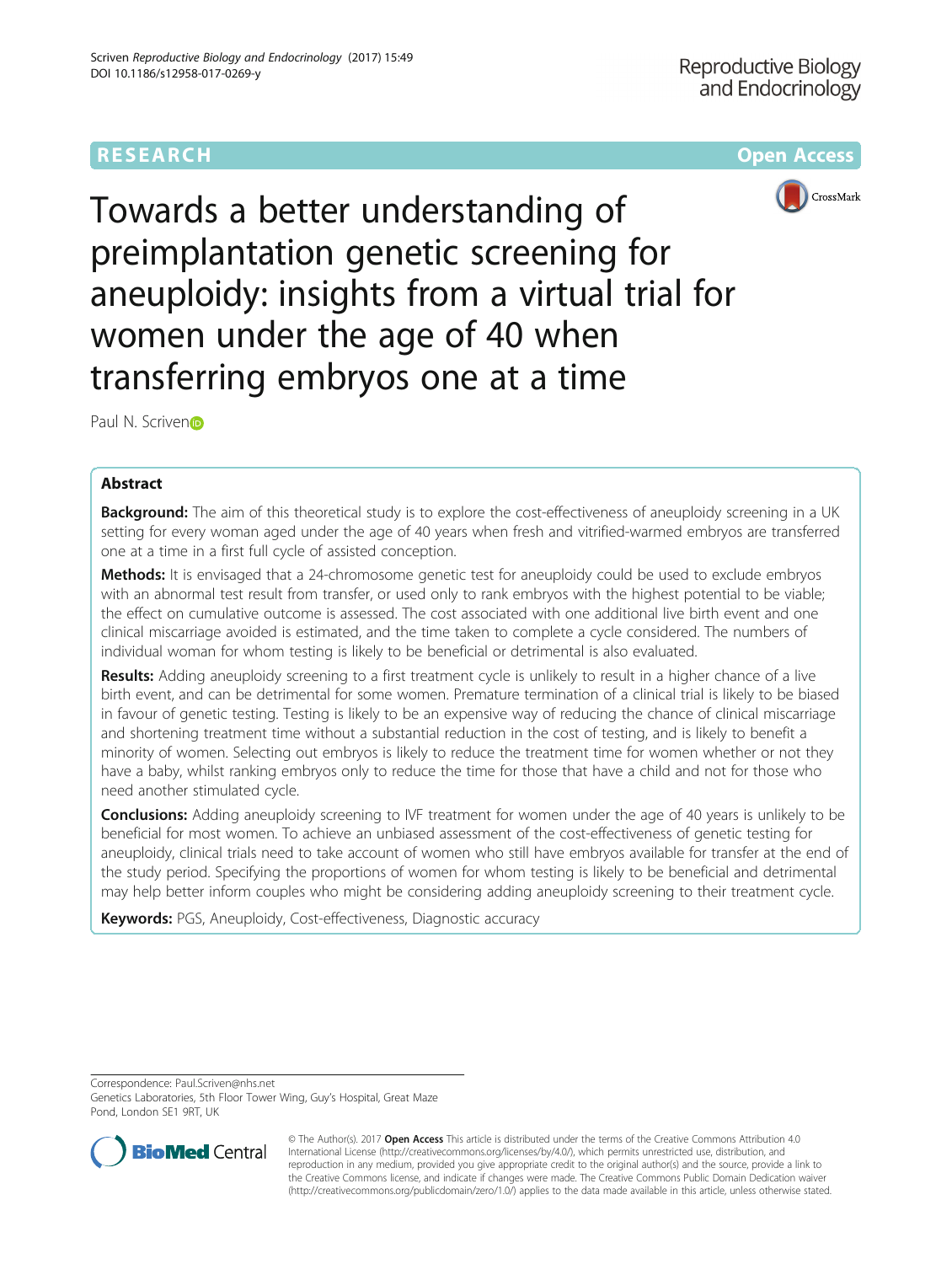### Background

Multiple birth is recognised to be an important risk to the health and welfare of children born after in vitro fertilisation (IVF), and can be effectively reduced by transferring only one embryo to those women who are most at risk of having twins [\[1](#page-9-0)]. The current National Institute for Health and Care Excellence (NICE) guideline covering diagnosing and treating fertility problems in the UK recommends state-funding and single embryo transfer (fresh or cryopreserved) in the first full IVF cycle for women under 37 years, and if there are one or more top-quality embryos for women aged 37 to 39 years [[2\]](#page-9-0). UK state-funding is not available currently for preimplantation genetic screening (PGS).

Current genetic testing techniques for chromosome aneuploidy can test for every chromosome [[3\]](#page-9-0). Selecting embryos with the highest potential for implantation offers the potential to transfer one embryo at a time in the fewest possible number of transfer procedures to optimise a woman's chance of achieving a healthy singleton live birth event and reduce the risk of miscarriage due to chromosome aneuploidy. Appropriately powered, well-designed, peer-reviewed randomised control trials, with a live birth outcome measure which goes on to report on child health, are recommended to be the gold standard for evidenced-based IVF medicine [\[4](#page-9-0)]. Although, others have argued for a more pragmatic approach to circumnavigate protracted delay in introducing the highest quality treatment for patients [\[5](#page-9-0)].

Outcome measures which incorporate fresh as well as cryopreserved embryo transfer (cumulative rates) rather than success rates based on only fresh transfer is recognised to be more appropriate for decision making regarding the efficacy of treatment and cost [\[6](#page-9-0)]. However, a prospective intention-to-treat embryo selection study is likely to be costly and take several years to complete, and difficult to justify if it is expected that the cumulative live birth rate (CLBR) with testing will be inferior due to an imperfect genetic test which incorrectly excludes viable embryos [[7\]](#page-9-0). An inferior CLBR can be avoided if testing is used only to determine the order in which embryos will be transferred [\[8](#page-9-0)].

An aneuploidy screening trial using virtual women and embryos is an idealistic way of investigating the usefulness of different approaches and the cost-effectiveness of testing embryos, free from the principle of equipoise and the constraints of cost and time. The aim of the study presented here is to explore the cost-effectiveness of aneuploidy screening for every woman aged under the age of 40 years when fresh and vitrified-warmed embryos are transferred one at a time in a first full cycle of IVF, comparing selecting out with ranking-only, and with different trial end points.

### **Methods**

### Study outline

Suitable fresh and vitrified-warmed embryos from the first stimulated cycle were envisaged to be transferred one at a time until a first live birth event was achieved or there were no more embryos available (a full cycle). A priori it was assumed that, with effective cryopreservation and a test for 23 chromosome pairs with high accuracy, the cumulative live birth rate was likely to be similar with or without genetic testing; however, testing would be expected to result in fewer clinical miscarriages with fewer warmed cycles required overall [\[7\]](#page-9-0). On an intention-to-treat basis, the primary outcome measures were the cumulative clinical miscarriage and live birth rates per woman, and the time taken to complete a full cycle with and without a live birth event. A sample size of 980 (rounded up to 1000) virtual women, without and then with genetic testing that excludes embryos, was calculated to detect a 40% reduction in cumulative clinical miscarriage rate per cycle, from 6% without testing to 3.6% (single sided, 80% power, alpha 5%) [\[7](#page-9-0), [9](#page-9-0)]. Two strategies with genetic testing were compared to not testing; where embryos with an abnormal test result were:

- i) Excluded from transfer PGS1
- ii) Available for transfer but ranked below those with a normal test result – PGS2

A final optimized comparison was made with a hypothetical ideal test (PGS3), which enabled only viable diploid embryos to be selected for transfer in the fresh cycle (100% diagnostic accuracy, no clinical miscarriages and no vitrified-warmed cycles). Not-testing, PGS1, PGS2 and PGS3 cycle data are provided as additional material (see Additional file [1:](#page-8-0) Tables S1–S4).

Embryos were transferred in the same order for each comparison; however, for PGS, embryos with a euploid test result were transferred before those with an aneuploid result. In the first instance it was assumed that every woman would complete her treatment cycle, and then the same comparisons were made assuming that the trial ended after two years, and a second premature termination scenario where women discontinued treatment after a total of one fresh transfer and three vitrified-warmed transfers ("frozen" embryo transfer cycle, FET) without a live birth event.

Cycle turnaround times for individual women were estimated assuming:

- i) Stimulated cycle with or without a fresh transfer 1 month
- ii) Failed transfer attempt interval 3 months
- iii)Clinical miscarriage interval 6 months
- iv) Live birth event 9 months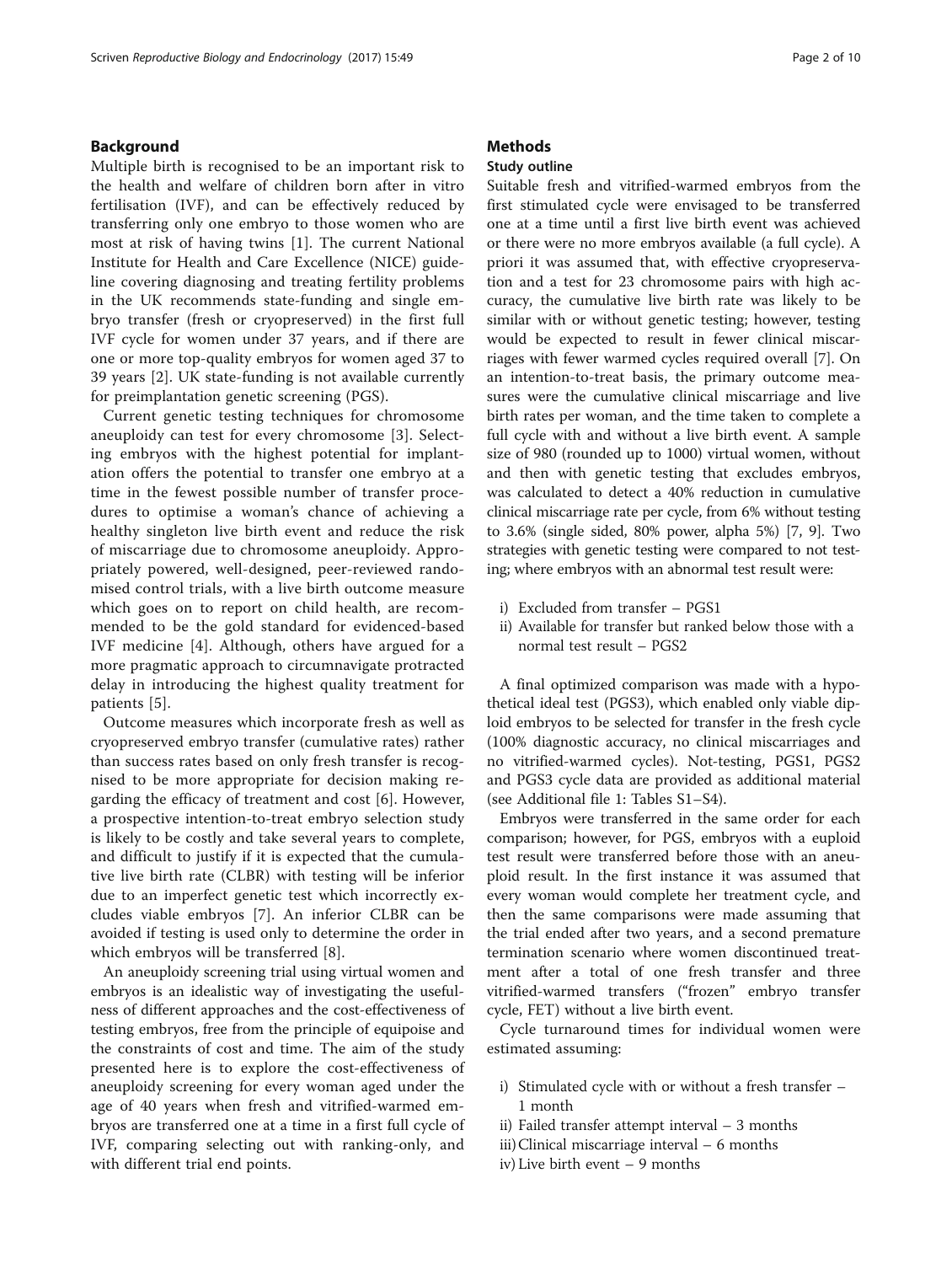### Study probabilities and population characteristics

Table 1 (pooled women) and Additional file [1:](#page-8-0) Table S5 (stratified for maternal age) show the study population characteristics. Reproductive outcome and diagnostic accuracy probabilities were obtained from a published prospective non-selection study, where embryo transfer occurred without using the results from the genetic test [[10\]](#page-9-0), and as described previously [[7\]](#page-9-0). Aneuploid and euploid genetic test result probabilities were based on a large microarray chromosome study [\[11](#page-9-0)], respectively: 0.28949 and 0.71052 (<35 years), 0.37415 and 0.62585 (35–37 years), 0.50258 and 0.49742 (38–39 years). The numbers of euploid and aneuploid results in an individual embryo cohort were decided using a randomly generated probability and probability ranges calculated using binomial theorem. For example, <35 years and four embryos (n euploid, aneuploid): 0–0.25486 (4e,0a); >0.25486 < 0.67019 (3e,1a); >0.67019 < 0.92403 (2e,2a); >0.92403 < 0.99298 (1e,3a); >0.99298–1 (0e,4a). The order for transfer without genetic testing was decided by random assignment within each embryo cohort. A 94% warming survival rate was assumed from a published study [\[12\]](#page-9-0). Probability ranges were constructed for different possible outcomes, and any given event was decided using a randomly generated probability. For example, to decide the outcome of thawing a cryopreserved embryo, a randomly generated probability between 0 and 0.94 indicated survival and >0.94 indicated

**Table 1** Hypothetical population characteristics and diagnostic accuracy measures

| Virtual women (cycles) started (N)                                               | 1000                   |
|----------------------------------------------------------------------------------|------------------------|
| Age (y), median (range)                                                          | 33 (22–39)             |
| Cycles abandoned (n); %                                                          | 15; 1.5                |
| Oocyte retrievals (n); %                                                         | 985; 98.5              |
| Insemination by ICSI (n); %                                                      | 660; 67.0              |
| Insemination by IVF (n); %                                                       | 325, 33.0              |
| Cycles with embryos suitable for transfer or<br>testing $(n)$ ; %                | 870; 87.0              |
| Embryos suitable for transfer or testing (N);<br>median (range)                  | $4476; 5(1-14)$        |
| Diploid (n); %, median (range)                                                   | 3073; 68.7; 3 (0-11)   |
| Aneuploid (n); %, median (range)                                                 | $1403; 31.3; 1 (0-11)$ |
| Embryos transferred, without testing, to achieve<br>a first live birth event (n) | 2204                   |
| $\text{P}$ Positive predictive value [TP/(TP + FP)]; %                           | 650/683; 95.2          |
| <sup>b</sup> Negative predictive value [TN/(TN + FN)]; %                         | 615/1521; 40.4         |
| Live birth events (n)/fresh transfers (n); %                                     | 244/870; 28.0          |
| Miscarriages (n)/fresh clinical pregnancies (n); %                               | 27/271; 10.0           |

<sup>a</sup>Test perspective without acting on the test result, the proportion of embryos transferred with an abnormal (aneuploid) test result with a correct prediction of no live birth event; <sup>b</sup>the proportion with a normal (euploid) test result that correctly predict a live birth event

failure. To decide the outcome of a transferred embryo, a probability between 0 and 0.4361  $\{(55 + 3)/133, \text{ calcu-}$ lated from [[10\]](#page-9-0)} decided that an embryo with a euploid test result would result in a clinical pregnancy, and >0.4361 in implantation failure. In the event of achieving a clinical pregnancy, a probability between 0 and 0.0517  ${3/(3 + 55)}$ , calculated from [[10](#page-9-0)]} decided that the pregnancy would miscarry and >0.0517 that the pregnancy would survive to term. The corresponding probability thresholds for embryos with an aneuploid test result were  $0.0606$  { $(59 + 5)-(3 + 55)/(232-133)$ } and 0.3333  $\{(5-3)/((59 + 5)-(55 + 3))\}$ , calculated from [\[10](#page-9-0)]. Live birth events from an embryo with an aneuploid test result (predicted not to result in a live birth event) represented false positives.

### Costs

Assisted conception costs were based on the current self-funding price list for a single UK clinic [\[13](#page-9-0)]. The cost for aneuploidy screening was based on the median current self-funding price of four UK providers [\[14](#page-9-0)] (Table 2). It was assumed that eggs were fertilized using ICSI only if it was indicated for treatment and not a prerequisite for genetic testing.

Cost was assessed using the incremental costeffectiveness ratio (ICER) [[15\]](#page-9-0), the difference in cost for one clinical miscarriage avoided or one additional live birth event achieved. An additional calculation was made to estimate the genetic test cost required so that the overall cost with PGS was not more than the overall cost of IVF without genetic testing.

### **Statistics**

The odds ratio and 95% confidence interval was used to measure the effect of genetic testing on cumulative outcomes [\[16\]](#page-9-0), and controlled for maternal age (<38 years vs 38–39 years) using logistic regression [\[17\]](#page-9-0). A P-value of less than 0.05 was considered to be statistically significant (\*).

| Table 2 Costs |  |  |
|---------------|--|--|
|---------------|--|--|

| Procedure                                          | Cost $E$ (range) |
|----------------------------------------------------|------------------|
| An in vitro fertilization (IVF) cycle <sup>a</sup> | 3300             |
| Intracytoplasmic sperm injection (ICSI)            | 900              |
| Stimulation drugs                                  | 900              |
| Embryo freezing and storage                        | 800              |
| Frozen embryo transfer (FET) <sup>b</sup>          | 1400             |
| FET drugs                                          | 150              |
| Aneuploidy screening (PGS) <sup>c</sup>            | 2965 (2950-3000) |

<sup>a</sup> Assumed to exclude the cost for medication, and to include medical and nurse appointments, scans, egg collection, blastocyst culture, embryo transfer, and a pregnancy scan or a follow up consultation with the doctor. <sup>b</sup>Assumed to exclude the cost for medication, and to include consultations, scans and follow-up. <sup>c</sup>Assumed to include the cost for biopsy and testing one or more embryos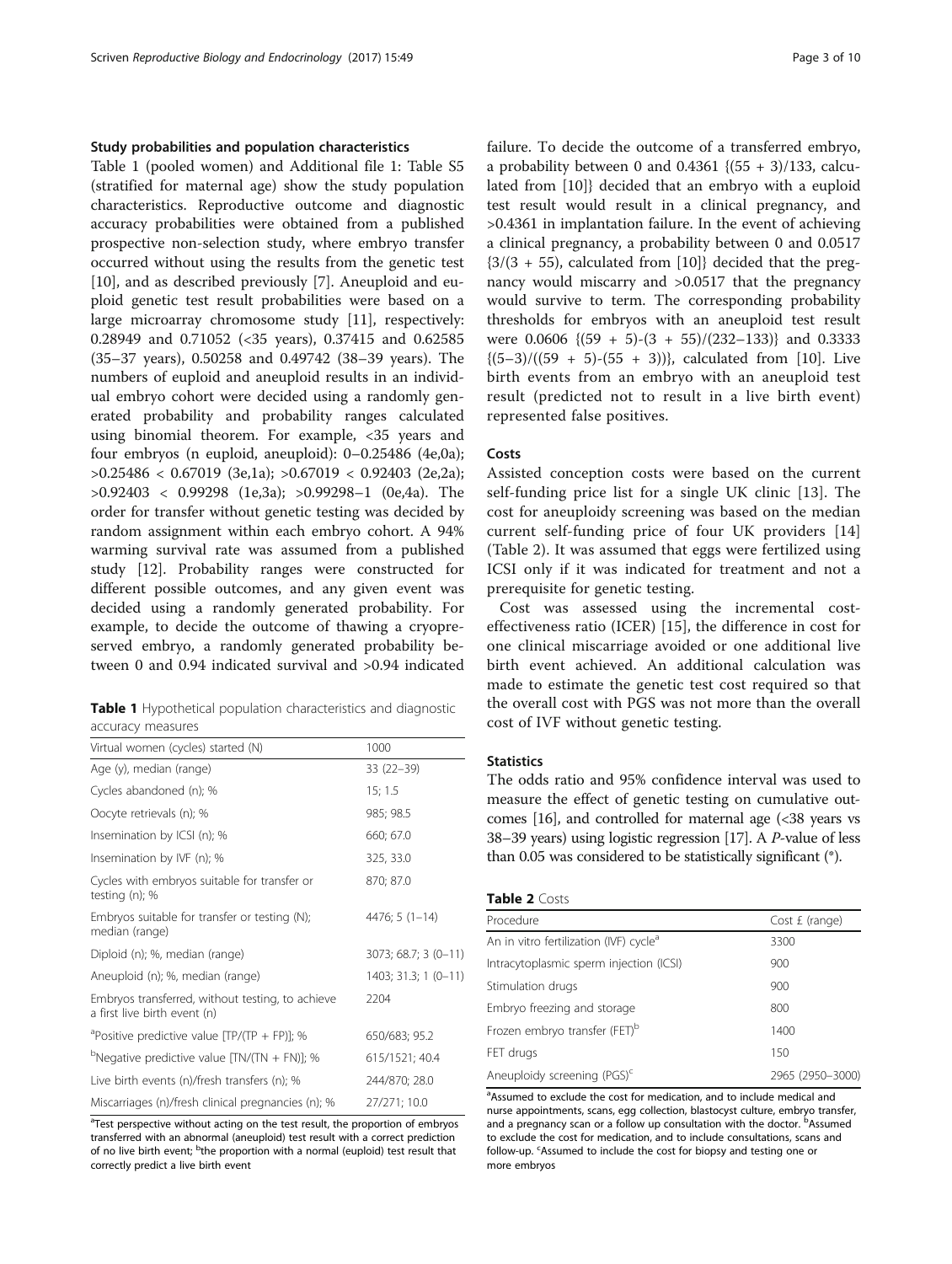### Results

### Intention-to-treat outcomes

Table 3 shows the number of clinical miscarriages and live birth events following a fresh transfer and each vitrified-warmed (FET) attempt, and the cumulative rates without premature trial termination.

The effect of testing on the cumulative clinical miscarriage rate (CCMR) and the cumulative live birth rate (CLBR) for 1000 women started is shown in Figs. [1](#page-4-0) and [2](#page-4-0) respectively (see also Additional file [1:](#page-8-0) Table S6). Completing a treatment cycle, a woman had a 0.648 times ( $P = 0.0451^*$ ) and 0.813 times ( $P = 0.3094$ ; a sample size of 5984 women would be required for  $P < 0.05$ ) higher chance of clinical miscarriage with PGS1 (embryo exclusion) and PGS2 (embryo ranking) respectively. A woman had a 0.937 times ( $P = 0.4846$ ; 12,654 women would be required for  $P < 0.05$ ), 1 times ( $P = 1$ ) and 1.018 times ( $P = 0.8513$ ; 175,816 women would be required for  $P < 0.05$ ) higher chance of a live birth event with PGS1, PGS2 and PGS3 (ideal test) respectively. Maternal age, by

design, was not a confounding factor; however, it was an important independent predictor of live birth and a younger woman  $\langle$  <38y) had a 2.6 times ( $P$  < 0.0001) higher chance of a live birth event than an older woman (38- 39y). With small numbers, a younger woman had a 0.683 times ( $P = 0.2028$ , PGS1) and 0.647 times ( $P = 0.1231$ , PGS2) higher chance of a clinical miscarriage than older women (see Additional file [1](#page-8-0): Tables S7–S9).

Considering only the first transfer attempt and testing with PGS1 and PGS2 respectively, a woman had a 1.699 times ( $P < 0.0001$ ) and 1.614 times ( $P < 0.0001$ ) higher chance of a live birth, and a 1 times  $(P = 1)$  and 1.036 times ( $P = 0.8993$ ) higher chance of a clinical miscarriage. The number of women with a miscarriage following the first transfer attempt was the same with and without testing, but there were more women with a clinical pregnancy following testing. Considering only those women who achieved a clinical pregnancy, women following testing with PGS1 and PGS2 respectively had a 0.728 times ( $P = 0.2643$ ) and 0.726 times ( $P = 0.2598$ )

Table 3 Hypothetical intention-to-treat cumulative outcomes

| 1000 virtual women started       | Fresh            | FET1           | FET2                | FET3                | FET4           | FET5         | FET6           | FET7           | FET8           | FET9         |
|----------------------------------|------------------|----------------|---------------------|---------------------|----------------|--------------|----------------|----------------|----------------|--------------|
| Not-tested cycles (n)            | 1000             | 596            | 362                 | 199                 | 102            | 48           | 25             | 13             | $\overline{2}$ | $\mathbf{1}$ |
| Not-tested transfer attempts (n) | 870              | 593            | 355                 | 197                 | 100            | 48           | 25             | 13             | $\overline{2}$ | 1            |
| Clinical miscarriages (n)        | 27               | 14             | 6                   | 8                   | 0              | $\circ$      | $\mathbf{1}$   | $\circ$        | 0              | 0            |
| CCMR (%)                         | 2.7              | 4.1            | 4.7                 | 5.5                 | 5.5            | 5.5          | 5.6            | 5.6            | 5.6            | 5.6          |
| Live birth events (n)            | 244              | 170            | 121                 | 59                  | 26             | 14           | 6              | $\overline{7}$ | $\circ$        | 1            |
| CLBR (%)                         | 24.4             | 41.4           | 53.5                | 59.4                | 62.0           | 63.4         | 64.0           | 64.7           | 64.7           | 64.8         |
| PGS1 cycles (n)                  | 1000             | 440            | 189                 | 66                  | 21             | 10           | 3              | $\mathbf{1}$   | 0              | $\mathbf{0}$ |
| PGS1 transfer attempts (n)       | 841              | 434            | 186                 | 64                  | 21             | 10           | 3              | $\mathbf{1}$   | 0              | $\mathbf{0}$ |
| Clinical miscarriages (n)        | 27               | $\overline{7}$ | $\overline{2}$      | 0                   | $\mathbf{1}$   | $\mathbf 0$  | $\mathbf 0$    | $\overline{0}$ | 0              | 0            |
| <b>CCMR (%)</b>                  | 2.7              | 3.4            | 3.6                 | 3.6                 | 3.7            | 3.7          | 3.7            | 3.7            | 3.7            | 3.7          |
| Live birth events (n)            | 335              | 174            | 78                  | 30                  | 7              | 6            | 2              | $\mathbf{1}$   | 0              | 0            |
| CLBR (%)                         | 33.5             | 50.9           | 58.7                | 61.7                | 62.4           | 63.0         | 63.2           | 63.3           | 63.3           | 63.3         |
| PGS2 cycles (n)                  | 1000             | 502            | 261                 | 140                 | 59             | 29           | 14             | 6              |                | $\mathbf{0}$ |
| PGS2 transfer attempts (n)       | 870              | 500            | 255                 | 138                 | 58             | 28           | 14             | 6              | 1              | 0            |
| Clinical miscarriages (n)        | 27               | 10             | 2                   | 5                   | $\mathbf{1}$   | $\circ$      | $\mathbf{0}$   | $\mathbf{1}$   | 0              | $\circ$      |
| CCMR (%)                         | 2.7              | 3.7            | 3.9                 | 4.4                 | 4.5            | 4.5          | 4.5            | 4.6            | 4.6            | 4.6          |
| Live birth events (n)            | 336 <sup>a</sup> | 176            | 85                  | 35                  | $\overline{7}$ | 6            | $\overline{2}$ | $\mathbf{1}$   | 0              | 0            |
| CLBR (%)                         | 33.6             | 51.2           | 59.7                | 63.2                | 63.9           | 64.5         | 64.7           | 64.8           | 64.8           | 64.8         |
| PGS3 cycles (n)                  | 1000             | $\mathbf{0}$   | $\circ$             | 0                   | $\circ$        | $\mathbf{0}$ | $\mathbf{0}$   | 0              | 0              | $\mathbf{0}$ |
| PGS3 transfer attempts (n)       | 652              | 0              | $\circ$             | $\circ$             | $\circ$        | $\mathbf{0}$ | $\mathbf{0}$   | 0              | 0              | 0            |
| Clinical miscarriages (n)        | $\circ$          | 0              | $\circ$             | $\mathsf{O}\xspace$ | $\mathbf 0$    | $\mathbf{0}$ | $\Omega$       | $\mathbf 0$    | $\Omega$       | $\mathbf{0}$ |
| CCMR (%)                         | $\circ$          | $\mathbf{0}$   | 0                   | $\mathbf 0$         | 0              | $\mathbf 0$  | $\mathbf{0}$   | 0              | 0              | $\mathbf{0}$ |
| Live birth events (n)            | 652              | $\mathbf{0}$   | $\mathsf{O}\xspace$ | $\mathbf 0$         | 0              | $\mathbf 0$  | $\mathbf 0$    | $\mathbf 0$    | 0              | $\mathbf 0$  |
| CLBR (%)                         | 65.2             | 65.2           | 65.2                | 65.2                | 65.2           | 65.2         | 65.2           | 65.2           | 65.2           | 65.2         |

<sup>a</sup>Includes a live birth event from a cohort comprising one embryo which had a false abnormal test result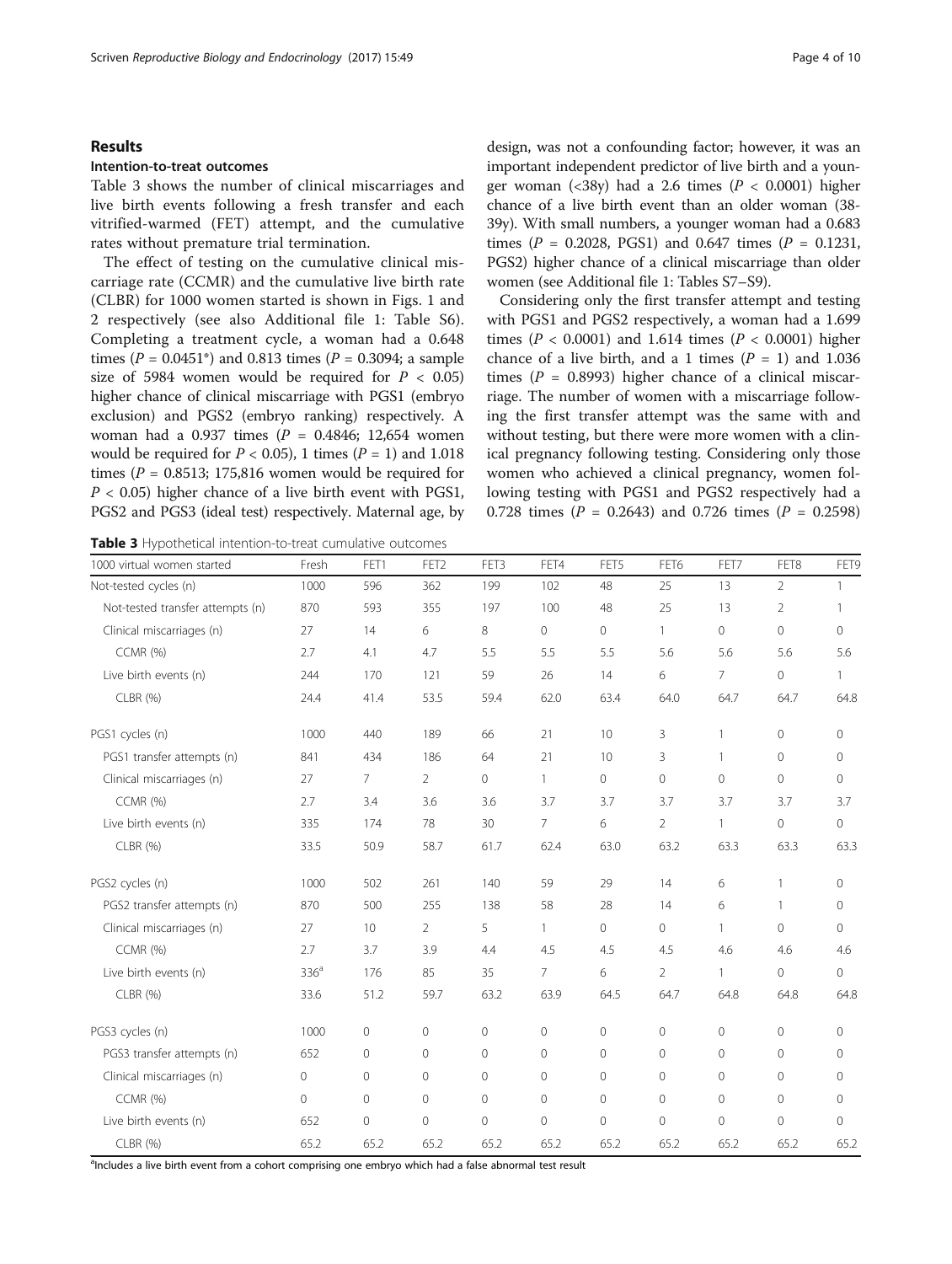<span id="page-4-0"></span>

higher chance of clinical miscarriage (see also Additional file [1:](#page-8-0) Table S10).

Without testing, 20 (2%) women had embryos remaining and no live birth event after 25 months (Termination 1); compared to 5 (0.5%) with PGS1, 7 (0.7%) with PGS2 and 0 (0%) for PGS3. Terminating the trial after a total of one fresh and three vitrifiedwarmed transfer attempts (Termination 2), without testing, 102 (10.2%) women still had embryos available for transfer, compared to 22 (2.2%) with PGS1, 63 (6.2%) with PGS2 and 0 (0%) for PGS3. Premature termination reduced the number of clinical miscarriage events in the not-tested group from 56 to 55 events (−1.8% for Termination 1 and 2). Premature termination had a larger and disproportionate effect on the number of live birth events without genetic testing: 648 women vs 629 (−2.9% for Termination 1) and 594 (−8.3% for Termination 2). The effect of premature

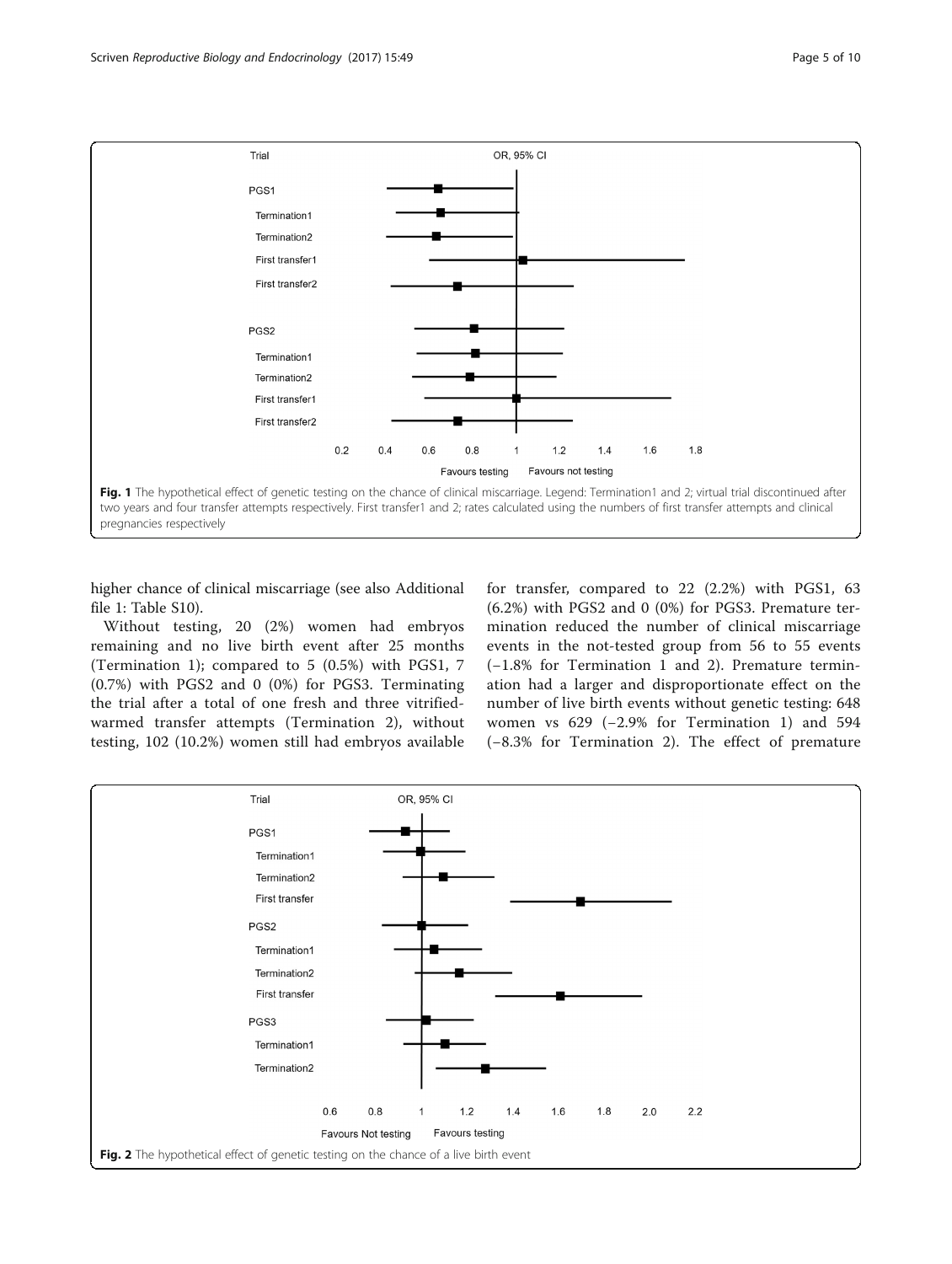trial termination is shown in Figs. [1](#page-4-0) and [2](#page-4-0) (see also Additional file [1:](#page-8-0) Table S6).

Without testing, the total treatment time ranged from 1 to 43 months. With testing, the total treatment time ranged from 1 to 31 months for PGS1 and PGS2, and from 1 to 10 months for PGS3. Without genetic testing, 95% of women who had a live birth event achieved this within 25 months (Fig. 3a), compared to 19 months with PGS1 and PGS2, and 10 months for PGS3. Without genetic testing, 95% of women who did not achieve a live birth event completed their cycle within 16 months (Fig. 3b), compare to 10 months with PGS1, 16 months for PGS2 and 1 month with PGS3.

### Cost-effectiveness

Table [4](#page-6-0) (see also Additional file [1](#page-8-0): Tables S11–S17) shows a summary of the analyses comparing genetic testing with not testing where every woman completed a cycle without prematurely terminating treatment. When embryos with an abnormal test result were excluded from transfer (PGS1), the cost of avoiding one miscarriage was £81,013 [(£9,086,650 - £7,547,400)/ (56–37)]; however, fewer women had a live birth event (633 with testing versus 648 without testing) due to the exclusion of viable embryos with false positive test results, and was more expensive for 73.3% (733/1000) of women. With genetic testing, 19 (1.9%) women avoided a miscarriage, of which it was less expensive for 9 (0.9%) and more expensive for 10 (1%). Testing was detrimental for 1 (0.1%) women due to a live birth event associated with an embryo with a false positive test result, which occurred in an earlier transfer attempt when not acting on the test results, than a miscarriage associated with a later transfer attempt of embryos with euploid results following genetic testing. The time to complete the cycle was reduced for 414 (41.4%) women (median 3 months, range 3–27 months), of which it was less expensive for 145 (14.5%) and more expensive for 269 (26.9%). The time was increased for 7 (0.7%) women (median 3 months, range 3–12 months) due to the exclusion of viable embryos with a false positive test result.

Genetic testing to rank embryos for transfer (PGS2) avoided fewer miscarriages (10 vs 19 with PGS1, and detrimental for 1 woman) and was more expensive than exclusion; however, testing was as effective as not testing for live birth. The ideal genetic test (PGS3) was the least expensive scenario, and 4 (0.4%) more women had a live birth event following testing, and was detrimental to none with respect to miscarriage. A reduction in the genetic testing cost from £2965 to £1195 (PGS1, −60%), £598 (PGS2, −80%) and £2496 (PGS3, −16%) was

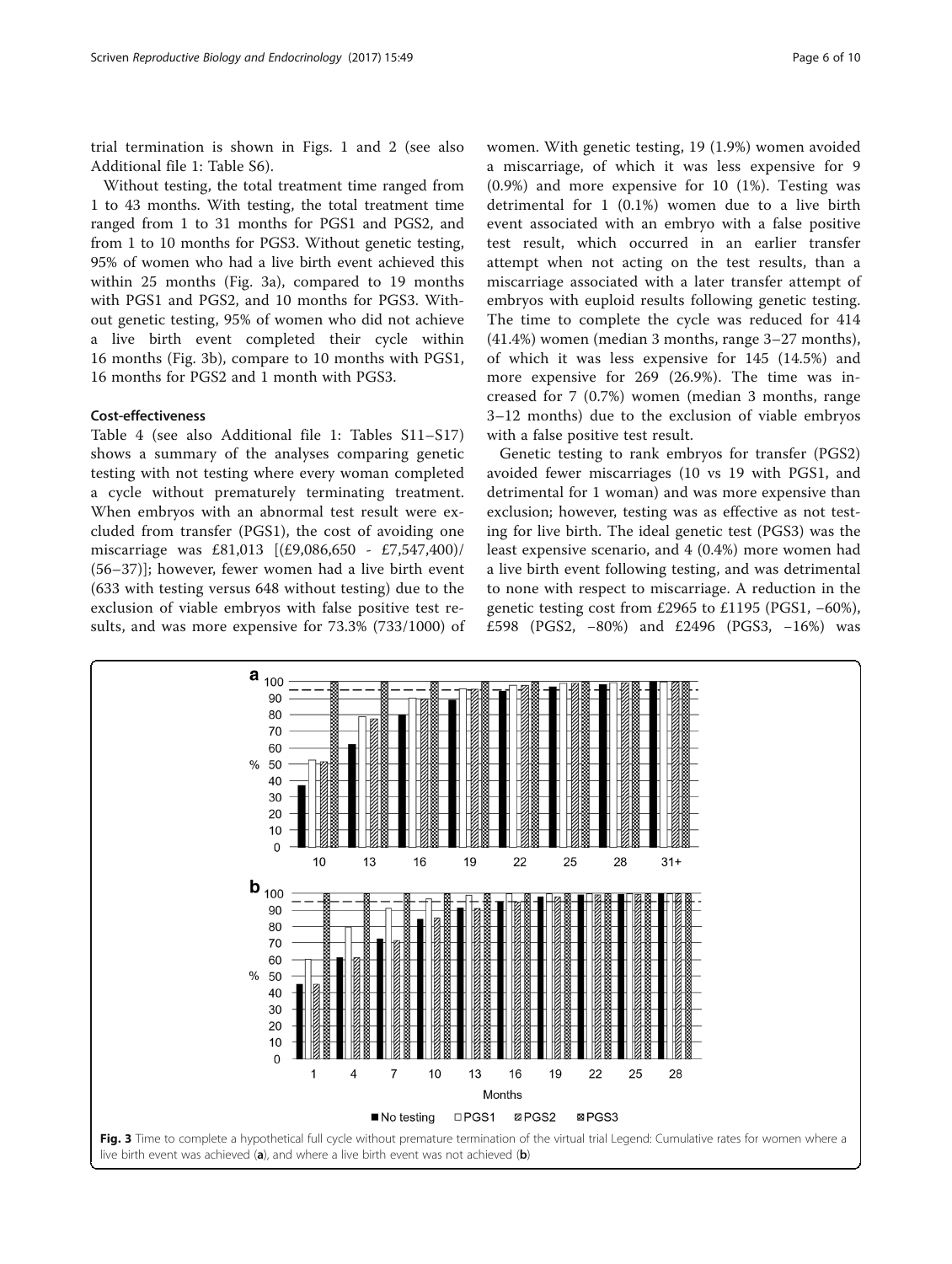<span id="page-6-0"></span>

| Group | Outcome                                                                                                                                                                                                                                                                                                                                                                                                                                                                                                                                                                                                                                                                                                                                     | $\subseteq$    | .<br>또   | PGS      | Total cycle | ICER (£)   | More effective (n) |         |               | No effect (n) |                   |           | Less effective (n) |         |              |
|-------|---------------------------------------------------------------------------------------------------------------------------------------------------------------------------------------------------------------------------------------------------------------------------------------------------------------------------------------------------------------------------------------------------------------------------------------------------------------------------------------------------------------------------------------------------------------------------------------------------------------------------------------------------------------------------------------------------------------------------------------------|----------------|----------|----------|-------------|------------|--------------------|---------|---------------|---------------|-------------------|-----------|--------------------|---------|--------------|
|       |                                                                                                                                                                                                                                                                                                                                                                                                                                                                                                                                                                                                                                                                                                                                             |                | cost (£) | cost (£) | cost (£)    |            | Less               | Same    | More          | Less          | Same              | More      | Less               | Same    | More         |
|       |                                                                                                                                                                                                                                                                                                                                                                                                                                                                                                                                                                                                                                                                                                                                             |                |          |          |             |            | expensive          | expense | expensive     | expensive     | expense           | expensive | expensive          | expense | expensive    |
|       | No testing Miscarriage                                                                                                                                                                                                                                                                                                                                                                                                                                                                                                                                                                                                                                                                                                                      | 56             | 550      |          | 7,547,400   |            |                    |         |               |               |                   |           |                    |         |              |
|       | Live birth                                                                                                                                                                                                                                                                                                                                                                                                                                                                                                                                                                                                                                                                                                                                  | 648            |          |          |             |            |                    |         |               |               |                   |           |                    |         |              |
| PGS1  | Miscarriage                                                                                                                                                                                                                                                                                                                                                                                                                                                                                                                                                                                                                                                                                                                                 | 37             | 1550     | 2965     | 9,086,650   | 81,013     | σ                  |         | $\supseteq$   | 4             | 114ª              | 722       |                    |         | Ω            |
|       | Live birth                                                                                                                                                                                                                                                                                                                                                                                                                                                                                                                                                                                                                                                                                                                                  | 633            |          |          |             | $\lessgtr$ |                    |         |               | 152           | $\overline{11^6}$ | 719       |                    |         | ₹            |
|       | Time                                                                                                                                                                                                                                                                                                                                                                                                                                                                                                                                                                                                                                                                                                                                        |                |          |          |             |            | $\frac{45}{5}$     |         | 269           | $\infty$      | $\frac{1}{4}$     | 45,       |                    |         |              |
| PGS2  | Miscarriage                                                                                                                                                                                                                                                                                                                                                                                                                                                                                                                                                                                                                                                                                                                                 | $\frac{46}{5}$ | 1550     | 2965     | 9,606,150   | 205,875    |                    |         | 5             | 8             | $114^a$           | 795       |                    |         | $\circ$      |
|       | Live birth                                                                                                                                                                                                                                                                                                                                                                                                                                                                                                                                                                                                                                                                                                                                  | 648            |          |          |             | $\lessgtr$ | ⌒                  |         |               | 85            | $\overline{11^6}$ | 501       |                    |         |              |
|       | Time                                                                                                                                                                                                                                                                                                                                                                                                                                                                                                                                                                                                                                                                                                                                        |                |          |          |             |            |                    |         | 176           | $\infty$      | 11 <sup>d</sup>   | 604       |                    |         | $21^{b,c,d}$ |
| PGS3  | Miscarriage                                                                                                                                                                                                                                                                                                                                                                                                                                                                                                                                                                                                                                                                                                                                 |                | 1550     | 2965     | 7,955,150   | 7281       | 38                 |         | $\frac{6}{1}$ | 332           | $114^a$           | 500       |                    |         |              |
|       | Live birth                                                                                                                                                                                                                                                                                                                                                                                                                                                                                                                                                                                                                                                                                                                                  | 652            |          |          |             | 101,938    |                    |         | ⌒             | 366           | $114^a$           | 516       |                    |         |              |
|       | Time                                                                                                                                                                                                                                                                                                                                                                                                                                                                                                                                                                                                                                                                                                                                        |                |          |          |             |            | 359                | O       | 235           | 0             | $114^a$           | 281       | Å                  | O       |              |
|       | earlier transfer attempt when not acting on the test results, than a miscarriage associated with a later transfer attempt of embryos with euploid results following genetic testing. 'PGS less effective due to exclusion of<br>false positives. "PGS less effective due to the transfer order and fewer warming failures. "PGS less effective for time due to a live birth event in the fresh transfer of an embryo following testing that did not survive<br>Women with no embryos suitable for transfer or testing. PPGS was less effective for miscarriage in one cycle due a live birth event associated with an embryo with a false positive test result, which occurred in an<br>warming in a later transfer attempt without testing |                |          |          |             |            |                    |         |               |               |                   |           |                    |         |              |

Table 4 Cost-effectiveness summary: genetic testing versus not testing for 1000 virtual women

Table 4 Cost-effectiveness summary: genetic testing versus not testing for 1000 virtual women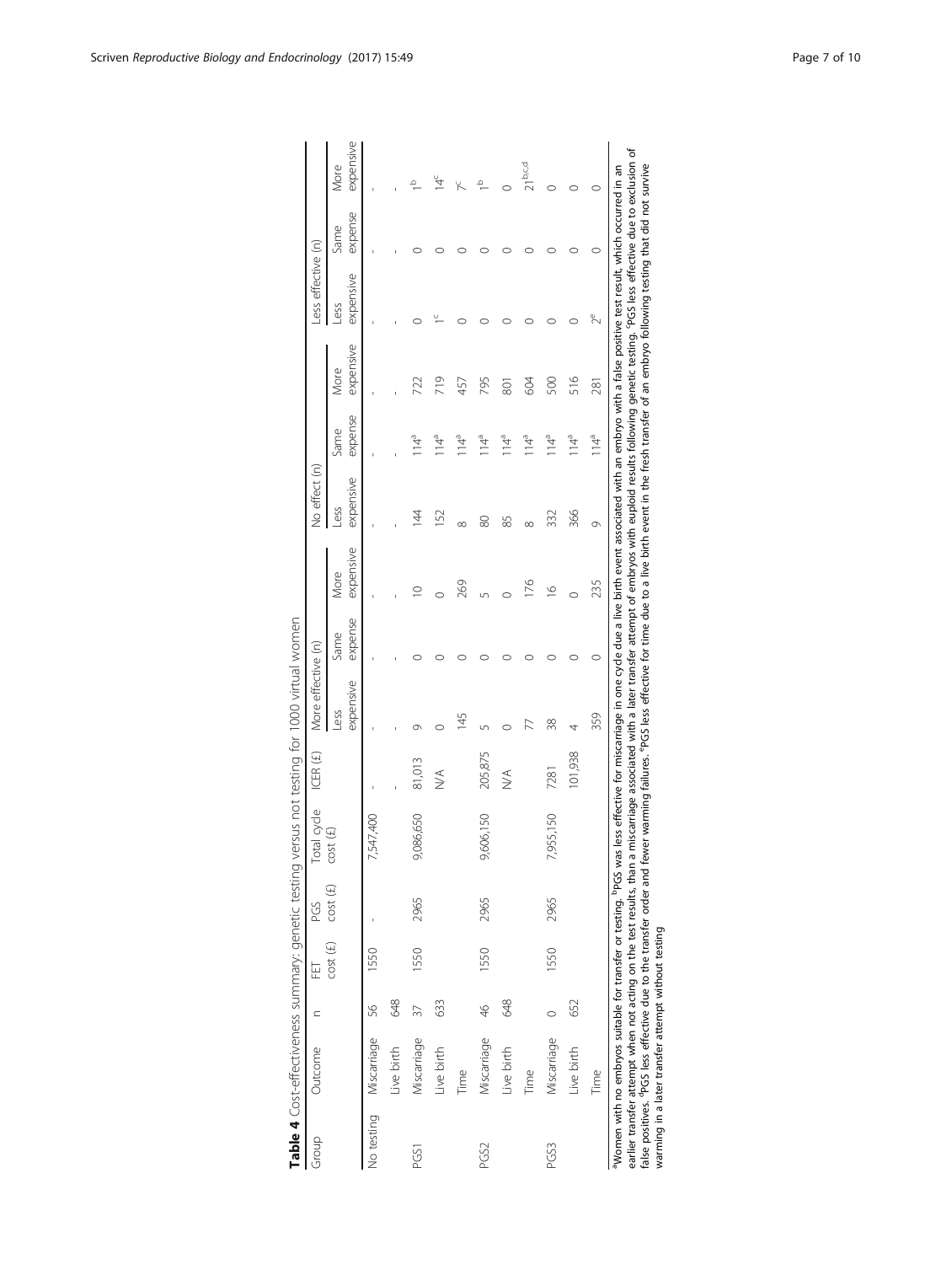required to make the overall cost with genetic testing no more expensive than not testing.

A sub-group analysis for PGS1 vs not-testing included the 830 women who had more than one embryo available for transfer or testing (see also Additional file [1](#page-8-0): Table S18). Following testing, there were fewer live birth events (625 vs 639) and fewer clinical miscarriages (36 vs 55); the cost of avoiding one clinical miscarriage was £74,771. Testing to avoid miscarriage was more effective and less expensive for 9 (1.1%) women. Testing was more expensive for 82.5% of women, and the time to complete the cycle was reduced for 49.8% of women. A reduction in the genetic testing cost to £1253 (−58%) was required to achieve parity of overall cost.

### **Discussion**

This virtual trial was conducted to provide insight into the cost-effectiveness of incorporating PGS into the first IVF treatment attempt for every woman under the age of 40 years, transferring embryos one at a time. It was envisaged that a 24-chromosome genetic test for aneuploidy could be used to exclude embryos with an abnormal test result from transfer (PGS1), or be used only to rank embryos with the highest potential to be viable (PGS2), with the effect on outcome of prematurely discontinuing treatment also assessed. These approaches were compared with treatment without testing. A hypothetical ideal test was also considered, which could ensure that only a viable embryo, if available, was transferred first (PGS3), with no risk of miscarriage.

Testing, by design, was effective to reduce the occurrence of clinical miscarriage. This was based on a prospective non-selection study [\[10](#page-9-0)] where the clinical miscarriage rate per clinical pregnancy was calculated to be 8.5% (5/59) without genetic testing and 5.1% (3/59) following aneuploidy screening [RR 0.6 (0.15–2.397)  $P = 0.4639$ . The numbers are small and the confidence interval is wide and caution regarding the effect of testing is advised. In the virtual trial the miscarriage rates without testing were 9.6% (24/251) for younger women  $\left( < 38$  years) and 15%  $\left( 3/20 \right)$  for older women  $\left( 38 -$ 39 years) (see also Additional file [1](#page-8-0): Table S5). A UK cross-section audit including fresh and freeze-thawed cycles reported to the HFEA for clinics indicated similar rates for younger and older women of 9.0% (1128/ 12,524) and 15.3% (391/2558) (see also Additional file [1](#page-8-0): Table S19). Excluding embryos (PGS1) was shown to be more effective and less expensive than ranking (PGS2); however, relatively few individual women were likely to benefit, whether on an intention-to-treat basis or when more than one embryo was available for testing. Testing did not result in a higher chance of a live birth event, and PGS1 was less effective than PGS2 due to the abnormal test results (false positives). Prematurely terminating the trial resulted in a disproportionate exclusion of women without testing who still had embryos available, which substantially reduced the deficit or resulted in an excess of live birth events following testing, with only a marginal effect on the number of clinical miscarriages avoided. Conclusions regarding the effectiveness of PGS for live birth based on clinical trials which include only the first transfer attempt, or that do not take into account women with surplus cryopreserved embryos, are therefore likely to be biased in favour of testing.

The author is aware of one published randomized controlled trial, for older women aged 38 to 41 years, which has attempted to estimate cumulative outcome measures [[18\]](#page-9-0). After excluding poor prognosis patients, the primary outcome measure was the delivery (live birth event) rate for the first transfer attempt, which should be expected to favour testing [\[7\]](#page-9-0). The study reported a significantly higher live birth rate in the tested group: 52.9% (36/68) vs 24.2% (23/95) [OR 3.522 (1.804–6.873), P = 0.0002]. Adding live births from cryopreserved embryo transfers during the 6 months following the study recruitment period, the cumulative delivery rate in the tested group was reported to be 37.0% (37/100) vs 33.3% (35/105) [OR 1.175 (0.662–2.085),  $P = 0.5285$ . It is not clear how many women after this period who had not achieved a live birth event still had cryopreserved embryos available. The cumulative miscarriage rate was 1.0% (1/100) with testing vs 20.0% (21/105) without testing; per 100 women, the cost of avoiding one miscarriage can be estimated to be €13,648 [(€1,075,273–€815,965)/(20–1)], with 19 (19%) women potentially benefiting from testing. Including all the embryos available from a stimulated cycle, it would seem that a woman in this age group is unlikely to increase her chance of having a baby, and around 1 in 5 of good prognosis patients is likely to avoid miscarriage by adding PGS to their treatment. Including fresh and cryopreserved embryo transfers, the authors reported a clinical pregnancy miscarriage rate of 36.2% (21/58) without testing vs 2.6% (1/38) with testing. A UK cross-section audit for older women (38 to 42 years) including fresh and freeze-thawed cycles reported to the HFEA for clinics with PGS activity indicated corresponding rates of 19.1% (859/4508) and 11.8% (14/119) (see also Additional file [1](#page-8-0): Table S19). Consequently, the beneficial effect of testing on miscarriage indicated by the trial may be optimistic.

The treatment time, with or without a live birth event, was shortened for PGS1. The treatment time for women following PGS2 who had a baby was shortened,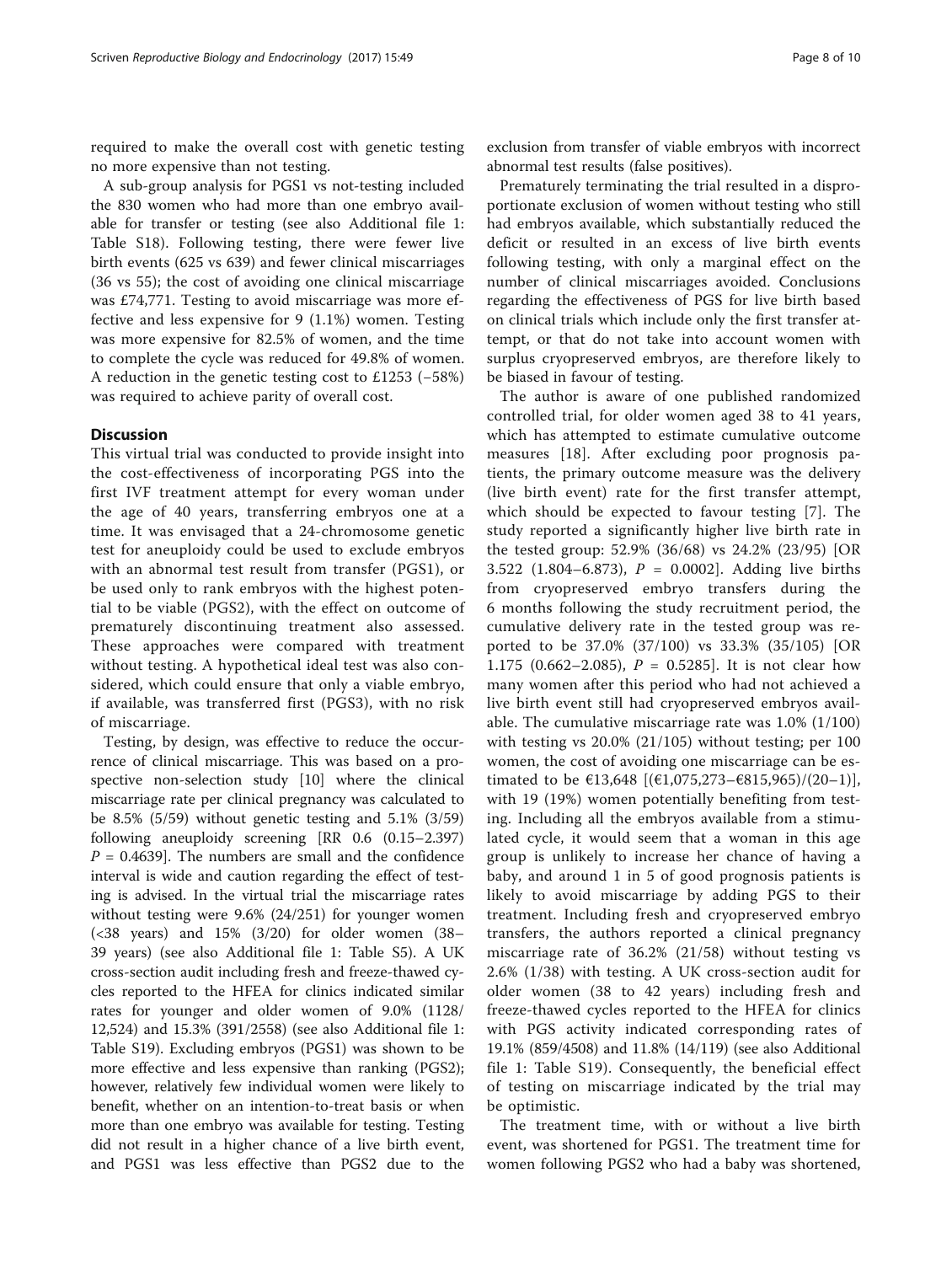<span id="page-8-0"></span>but it was not shortened for women who did not have a baby. Therefore, PGS2 would not enable women who needed more than one stimulated cycle to start the next cycle more quickly. This approach may also be unattractive to women because they would need to accept the possibility of transferring embryos with an abnormal test result to complete their cycle, which may also have some ethical hazard. However, it has been argued that the predictive value of genetic testing, even at the blastocyst stage, is too low for clinical use [[19\]](#page-9-0).

Using the hypothetical ideal genetic test (PGS3), testing was more effective for a live birth event than not testing, and the risk of a clinical miscarriage was eliminated. A woman's cumulative live birth rate with PGS3 was superior to not testing because only fresh embryos were transferred, which avoided the attrition associated with a subsequent vitrified-warmed cycle [[7](#page-9-0)]. A limitation of these hypothetical studies is the assumption that the live birth potential is the same for a fresh and warmed embryo transfer. A recent report of a randomized controlled trial [[20\]](#page-9-0), which compared fresh and vitrified-warmed embryo transfer following PGS, did not find a statistically significant difference in the number of live births per fresh (52%, 13/25) and warmed-vitrified (64%, 16/25) single embryo transfer, although the latter was greater with small numbers.

This virtual trial was based on a prospective nonselection study designed to assess diagnostic accuracy [[10\]](#page-9-0), where the value of an aneuploid test result to predict non-viability was high (96%). This may not be realistic if trophectoderm mosaicism is more common than recently appreciated [[21](#page-9-0)]. However, unrealistically high diagnostic accuracy may be expected to favour testing and therefore testing may be more less-beneficial than indicated by this virtual trial. Using a different approach, another hypothetical trial also demonstrated greater superiority of not-testing over testing in terms of the cumulative live birth rate [\[22](#page-9-0)].

The implantation rate (44%) [[10\]](#page-9-0) of an embryo with a euploid test result used in this virtual trial might be considered to be modest. A higher implantation rate would not be expected to make genetic testing materially more effective than not testing for live birth over a full cycle (testing does not create normal embryos); however, it might be expected to reduce the number of warmed embryo transfer attempts and the cost of testing [[7\]](#page-9-0), and testing may therefore be less expensive than indicated by this virtual trial.

Every transferable embryo in this hypothetical study is assumed to have the same potential for implantation, differentiated only for those that are diploid or aneuploid. Augmenting selection using morphology criteria is outside the scope of this study; however, a mitigating

effect on the number of warmed embryo transfers and cost might be expected.

### Conclusion

In the context of single embryo transfer for women under the age of 40 years, adding PGS universally to a first treatment cycle is likely to be an expensive way of reducing the risk of clinical miscarriage and shortening treatment time without a substantial reduction in the cost of genetic testing. PGS, whether by selecting out potentially aneuploid embryos or merely ranking potentially diploid embryos to be transferred first, is not expected to be superior for live birth when every available embryo is taken into account. A clinical trial which does not include all available embryos from a stimulation, or is terminated prematurely, is likely to be biased in favour of PGS. Selecting out embryos is likely to reduce the treatment time for women whether or not they have a baby, whilst ranking embryos will only reduce the time for those that have a child and not for those who need another stimulated cycle. Whether on an intention-to-treat basis or when more than one embryo is available for testing, a minority of women are likely to benefit, and it could be detrimental for some; presenting the likelihoods of both might help better inform couples considering adding aneuploidy screening to their IVF treatment.

### Additional file

[Additional file 1:](dx.doi.org/10.1186/s12958-017-0269-y) Table S1. Dataset - Not tested. Table S2. Dataset -PGS1 (exclusion). Table S3. Dataset - PGS2 (ranking). Table S4. Dataset -PGS3 (ideal). **Table S5.** Population characteristics and diagnostic accuracy measures stratified for maternal age. Table S6. Effect of testing summary Table S7. Logistic regression - PGS1. Table S8. Logistic regression -PGS2. Table S9. Logistic regression - PGS3. Table S10. Effect of testing first transfer attempt. Table S11. Costing summary. Table S12. Costeffectiveness analysis - PGS1 vs not testing - PGS £2,965. Table S13. Cost-effectiveness analysis - PGS1 vs not testing - PGS £1,195 (overall cost parity). Table S14. Cost-effective analysis - PGS2 vs not testing - PGS £2,965. Table S15. Cost-effective analysis - PGS2 vs not testing - PGS £598 (overall cost parity). Table S16. Cost-effective analysis - PGS3 vs not testing - PGS £2,965. Table S17. Cost-effective analysis - PGS3 vs not testing - PGS £2,496 (overall cost parity). Table S18. Cost-effectiveness analysis - PGS1 vs not testing - PGS £2,965, 2 or more embryos. Table S19. HFEA UK data collection for 16 clinics with PGS activity the period July 2011 to June 2014. (XLSX 2.77 mb)

#### Abbreviations

CCMR: Cumulative clinical miscarriage rate; CLBR: Cumulative live birth rate; FET: Frozen embryo transfer; FN: False negative; FP: False positive; ICER: Incremental cost-effectiveness ratio; ICSI: Intracytoplasmic sperm injection; IVF: In vitro fertilization; NICE: National Institute for Health and Care Excellence; NPV: Negative predictive value; PGS: Preimplantation genetic screening; PPV: Positive predictive value; TN: True negative; TP: True positive

### Acknowledgements

I thank Prof Caroline Mackie Ogilvie for her comments on this study.

## Funding

No specific funding was received for this study.